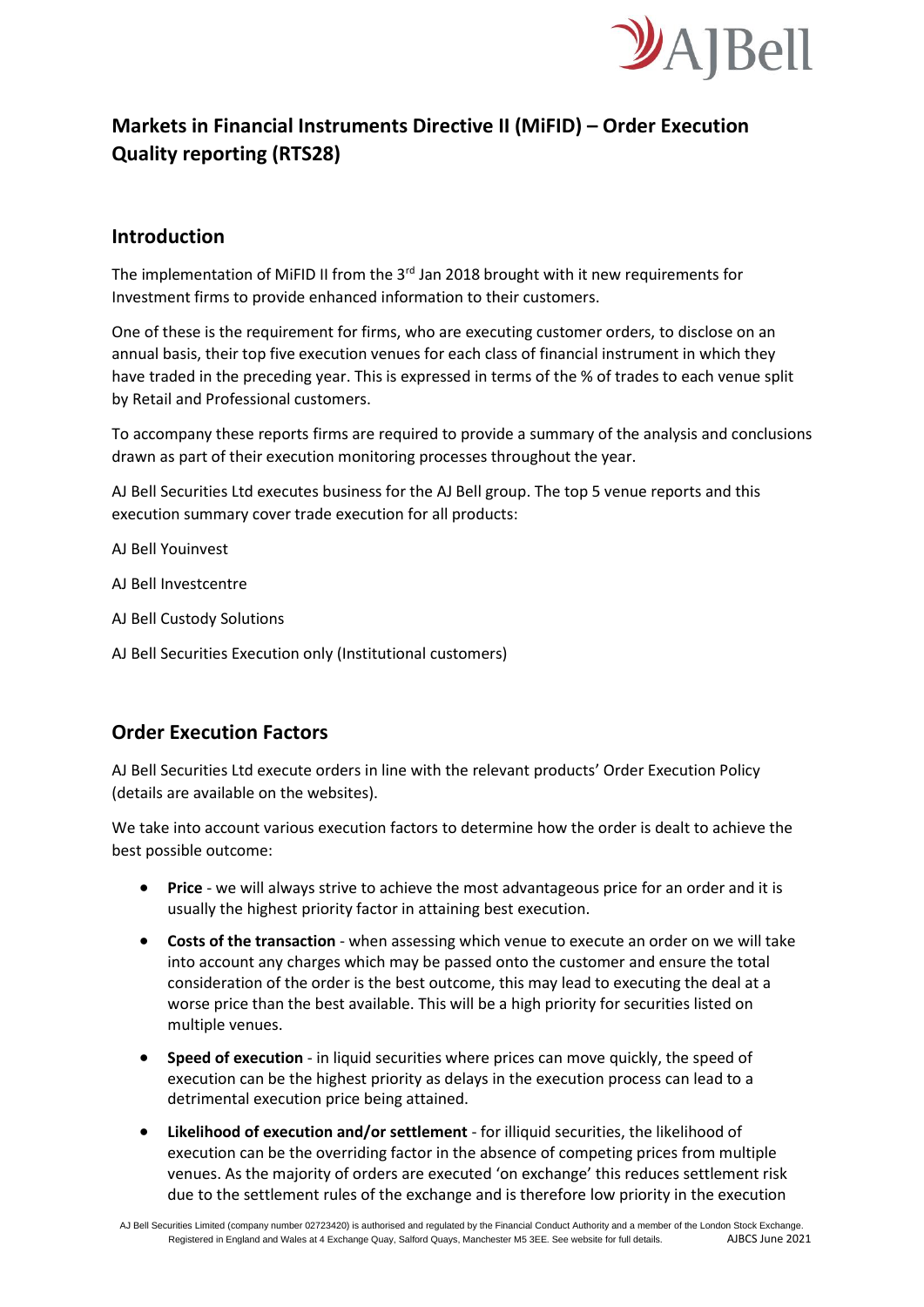

factors. The priority may increase if competing quotes are retrieved for same security both 'on and off exchange' as the settlement risks increase if trades are executed outside of a regulated exchange.

- **Size, nature and complexity of the order** the best price displayed on execution venues is for a particular size; orders which are over this size will be executed in line with our processes and we will employ the best strategy we consider would lead to the most advantageous price being attained. Some strategies employed could lead to delays on the execution of the full order given the impact any immediate execution may have on the price.
- In some circumstances other execution factors, including market impact may also be taken into account.

### **Links with Execution Venues**

AJ Bell Securities Ltd is a member or participant of the London Stock Exchange, Aquis Stock Exchange, Bloomberg MTF and Tradeweb MTF.

A J Bell Securities Ltd does not have any close links, conflict of interest or common ownership with any execution venues used nor do we receive any payments or non-monetary benefits for directing trades to a specific venue.

### **Execution Venues**

AJ Bell Securities Ltd has direct execution connections to many execution venues by way of the Retail Service Provider network (RSP). In addition to the RSP, trades can be executed on other 'request for quote' systems namely Bloomberg and Tradeweb, over the telephone directly to the venue or via Direct Market Access providers to route orders onto the relevant Stock Exchange.

A list of the execution venues on which we place significant reliance can be found in the relevant Order Execution Policies.

One venue has been added and one venue removed from our RSP network connections, the removal was due to the venue removing themselves from the network. We continue to maintain a connection to all available RSP providers.

We commenced trading with an additional venue via the Bloomberg request for quote system in both Exchange Traded Products and Fixed income securities to further improve counterparty coverage for these securities.

Due Diligence is performed on any potential new venue before a relationship commences and ongoing exposure levels are monitored on a daily basis.

## **Client Categorisation**

Both Retail and Professional customers are provided 'Best Execution' on all of their orders unless we are specifically requested to execute an order on a particular venue by the customer.

Our execution process is the same for both customer categorisations: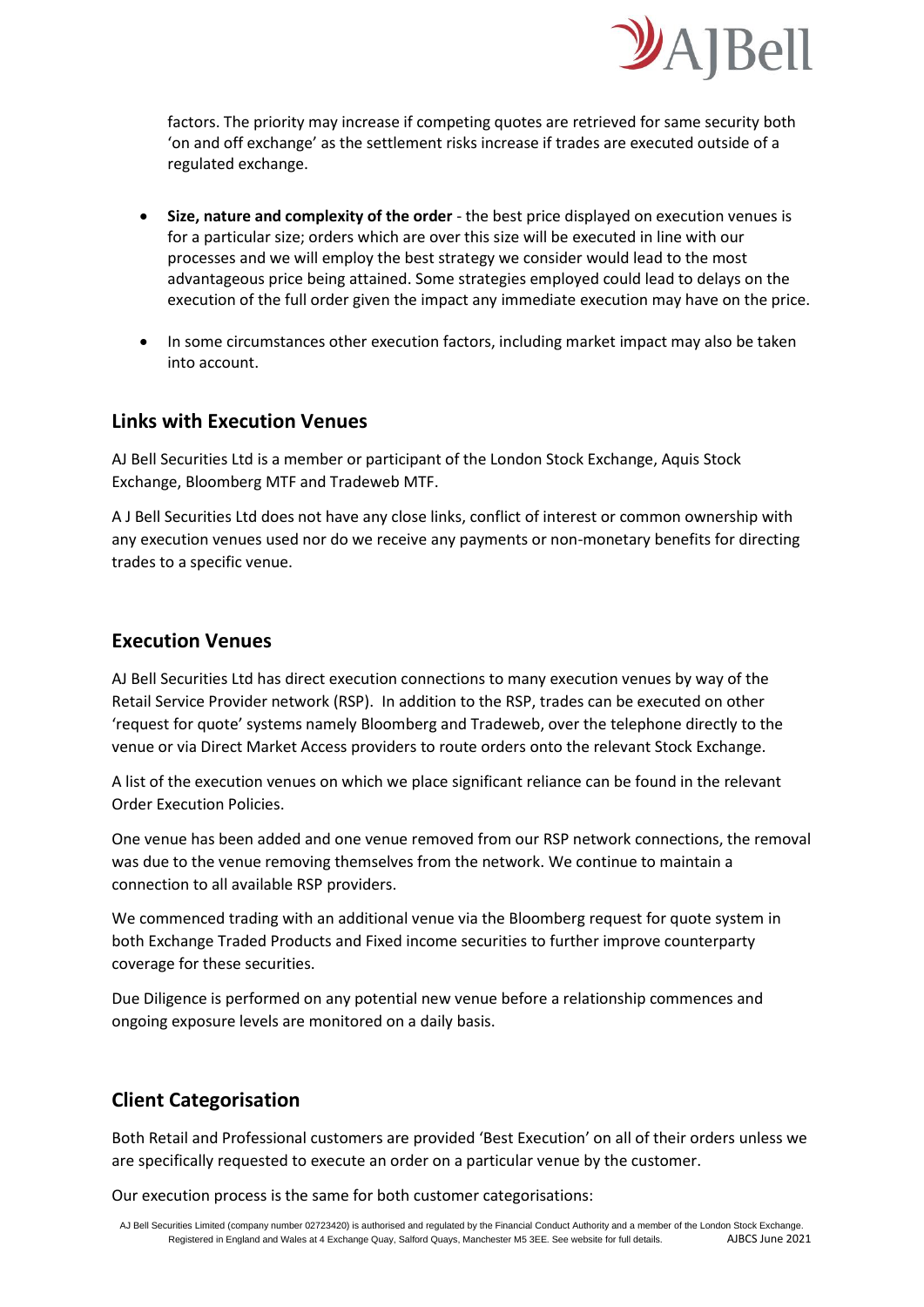

We will attempt to execute all orders via the RSP network in the first instance and a high percentage of Retail customer orders are executed via this channel. As the average size of orders from our Professional customers tends to be higher, a lesser percentage is executed via the RSP network with the balance executed by the Dealing team using the telephone or other 'request for quote' systems.

This explains the difference between the venues used across the Client categorisations.

## **Execution Criteria**

When executing or routing orders we take into account certain criteria for determining the relative importance of the 'execution factors':

- characteristics of the customer
- the characteristics of the order and the security that is the subject of that order
- the execution venues to which that order can be directed

The best possible result is usually determined in terms of the total consideration, representing the price of the instrument together with any related costs of execution (including any product costs) which is passed onto the customer but as explained under the **Order Execution Factors** other factors can take precedence.

## **Execution Analysis**

AJ Bell Securities Ltd uses a third party system supplier to analyse execution performance.

All trade data is sent to them and the execution price is benchmarked against the best price available on the Primary Execution venue for the specific security for the size of the order and execution time of the trade.

Data is returned and analysed on a regular basis and trades with a price outside of the best price available are reviewed, measured against alternative benchmarks (such as the volume weighted average price) dependant on the nature of the trade or specific instructions provided by the customer and to ensure that the Best Execution Policy has been followed.

Any trades which do not meet the required benchmark or where the Best Execution Policy has not been followed which has led to any customer detriment in terms of the 'best outcome for the customer' are reviewed and appropriate action taken.

Execution reports which detail all trades and any actions taken against either an individual trade or a venue/counterparty are documented and reviewed on a monthly basis within our 'Best Execution Forum' whose members consist of the Operations Director, Head of Dealing, the Dealing Manager and the Compliance Manager.

Due to the absence of a 'consolidated tape' which would provide a comprehensive list of transactions across all venues we were unable to use any output to assess execution performance.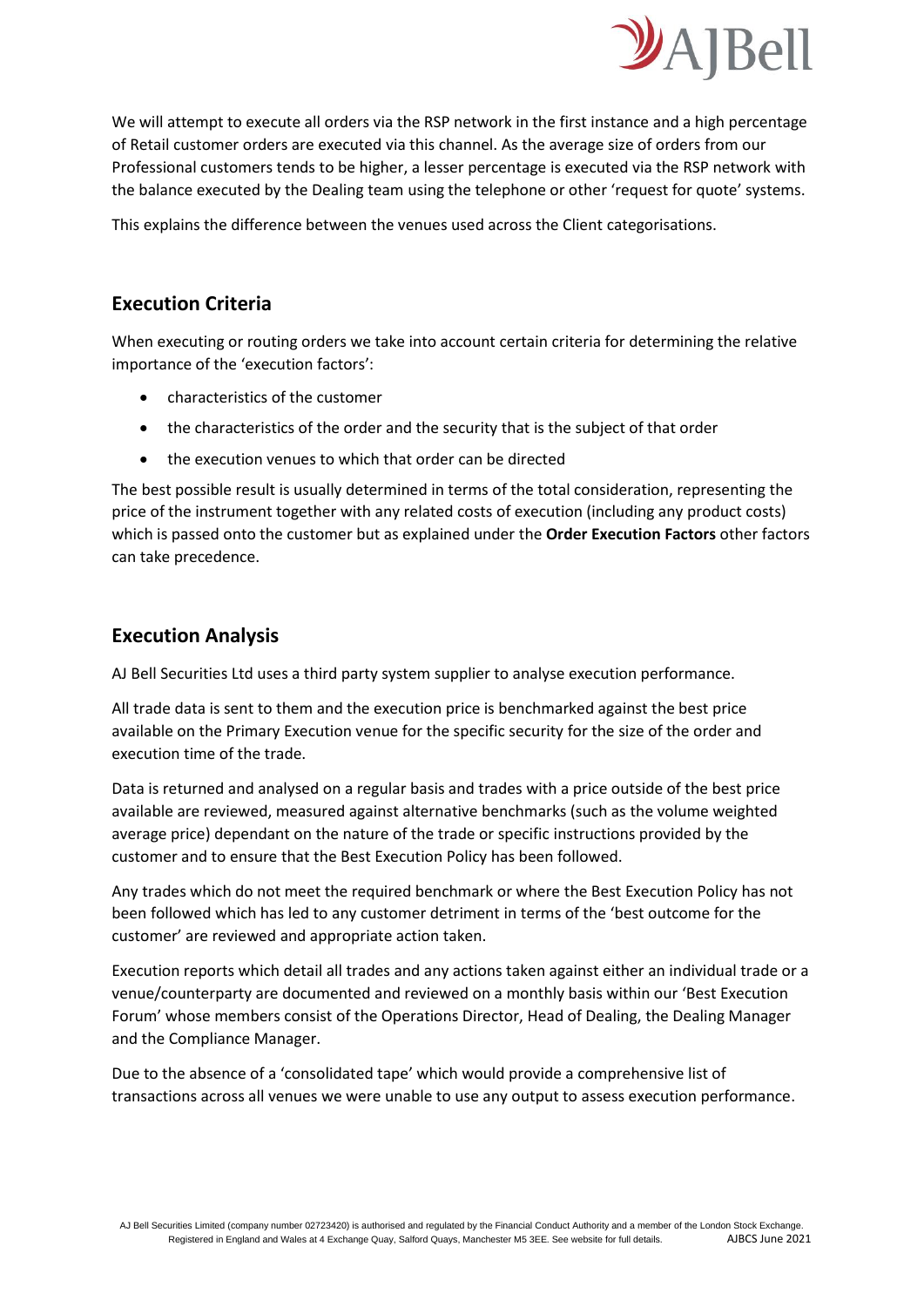

## **Top 5 Venues**

As previously detailed AJ Bell Securities Ltd is required to publish our Top 5 Venues to which we have executed business on an annual basis, for each class of financial instrument expressed in terms of the % of trades to each venue split by Retail and Professional customers.

Separate reports are also provided for each customer category where we have 'executed and transmitted' orders. This is where we have routed orders to alternative counterparties for order execution on markets of which we are not members. This constitutes orders on overseas exchanges where the Counterparty will place orders onto the exchange on our behalf where the trades are unable to be executed via the RSP.

Based on our ongoing monitoring throughout the year the results are as expected. Retail and Professional execution venues will differ as the higher average trade size results in fewer orders for Professional Customers executing via the RSP network.

### • **Shares and Depository receipts**

The top 5 venues are consistent with levels we have seen throughout the year and are dominated by those that provide the widest market coverage via the RSP network.

### • **Exchange Traded Funds**

We use a wide range of specialists for our execution venues in these securities. Orders which are unable to be executed via the RSP network will be executed via the Bloomberg and Tradeweb MTFs or over the telephone. The Top 5 venues are as expected given the differential of venues connected to the RSP network and those available on the MTFs.

#### • **Debt Securities**

All orders are executed on the Bloomberg MTF or via the telephone. The Top 5 venues reflect this approach and are consistent with our Venue connections via the MTF.

#### • **Securitised Derivatives/Warrants**

The results are consistent with expectations given the dominance of execution via the RSP providers and the fact Societe Generale manufacture the highest number of securities and are the only counterparty able to trade in their listed securities.

#### • **Structured Finance Products**

Our venue report highlights the limited trading we do in these securities and the fact they have been for a single product manufacturer

#### • **Other Instruments**

Our top venues represent the high level of trades we receive in Collective Investment Funds (OEICs and Unit Trusts) and are detailed by the Custodian we have used to place the orders into the requested funds.

## **Additional Information**

• **Directed Orders -** Where a customer specifically requests us to execute their order on a specific venue. The regulation therefore does not consider it to be part of our standard execution process and that it is appropriate therefore for the details to be separately identified.